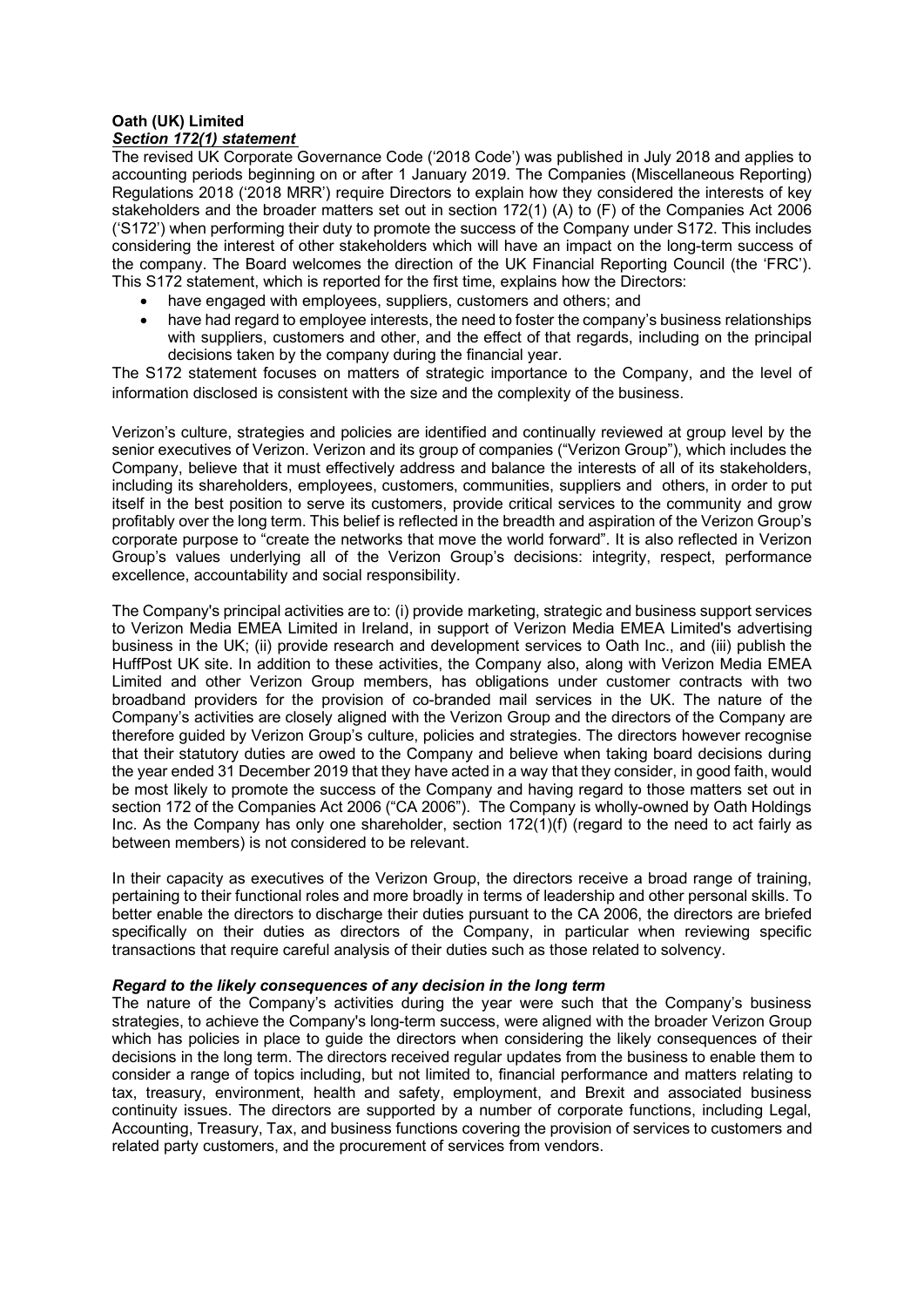### *Regard to the interests of the Company's employees*

The directors, in conjunction with the wider functions within Verizon, including in particular its HR and Compensation and Benefits teams, recognise the need to engage with employees and have regard to their interests. The Company's statement of employee engagement provides examples as to how the directors engaged with its employees.

Group wide employee benefits, including employee pension schemes, health insurance, income protection insurance and death in service insurance, and other measures such as market rate compensation packages, are in place and the directors believe that these ensure that its employees' interests are well cared for.

#### *Regard to the need to foster business relationship with suppliers and customers*

The directors have a broad understanding of the multitude of group policies and initiatives in place to support supplier, customer and related party customer relationships. The Company's statement of engagement with customers and suppliers sets out some of the group's policies and initiatives in this respect.

The directors recognise that the interests of suppliers must be appropriately balanced with other key interests. A number of group wide policies demonstrated how the group balanced such interests during the year, including pre-contract supplier due diligence processes to ensure suppliers met certain requirements.

The Company carries out marketing activities in the UK on behalf of Verizon Media EMEA Limited and it is Verizon Media EMEA Limited that ultimately contracts with new advertising customers. Accordingly, the Company does not have contractual relationships with advertising customers in the UK. The Company does however, along with Verizon Media EMEA Limited and other Verizon Group members, have obligations under customer contracts with two broadband providers for the provision of co-branded mail services in the UK, as mentioned above.

## *Regard to the impact of the Company's operations on the community and environment*

In 2018, the Company founded the Verizon Media London Green Team, made up of employees of the Company, to find, communicate and implement more sustainable business and personal solutions. The Verizon Media London Green Team focuses on improving the waste management process and the energy efficiency of its offices. The Verizon Media London Green Team also rolled out a bi-weekly newsletter communicating sustainable living tips for the Company's workforce.

The Company continues to partner with Verizon to enhance sustainability reporting and stakeholder engagement on environmental, social and governance issues that align closely with Verizon's core business strategy.

#### *Employee Engagement Statement*

The Verizon Group, to which the Company is part, strives to create an environment in which employees love what they do and where they believe they can use their creativity, curiosity and unique talents to make a real difference and the directors recognise that engagement with employees is essential to achieve this environment. Examples of some the Verizon Group wide measures in place to engage with and keep employees informed during the year included:

- The European Works Council which provided a forum in which employee representatives were engaged and consulted;
- All Hands Meetings: employees of the Company were invited to attend all hands meetings held by senior executives and departmental managers. These provided employees with an opportunity to engage with the strategies and initiatives of the business and raise questions. The contribution made by employees to the success of the business was also recognised;
- Departmental Kick Offs were arranged by senior managers to provide granular information about strategies and initiatives of the business and a more informal forum in which to discuss departmental matters;